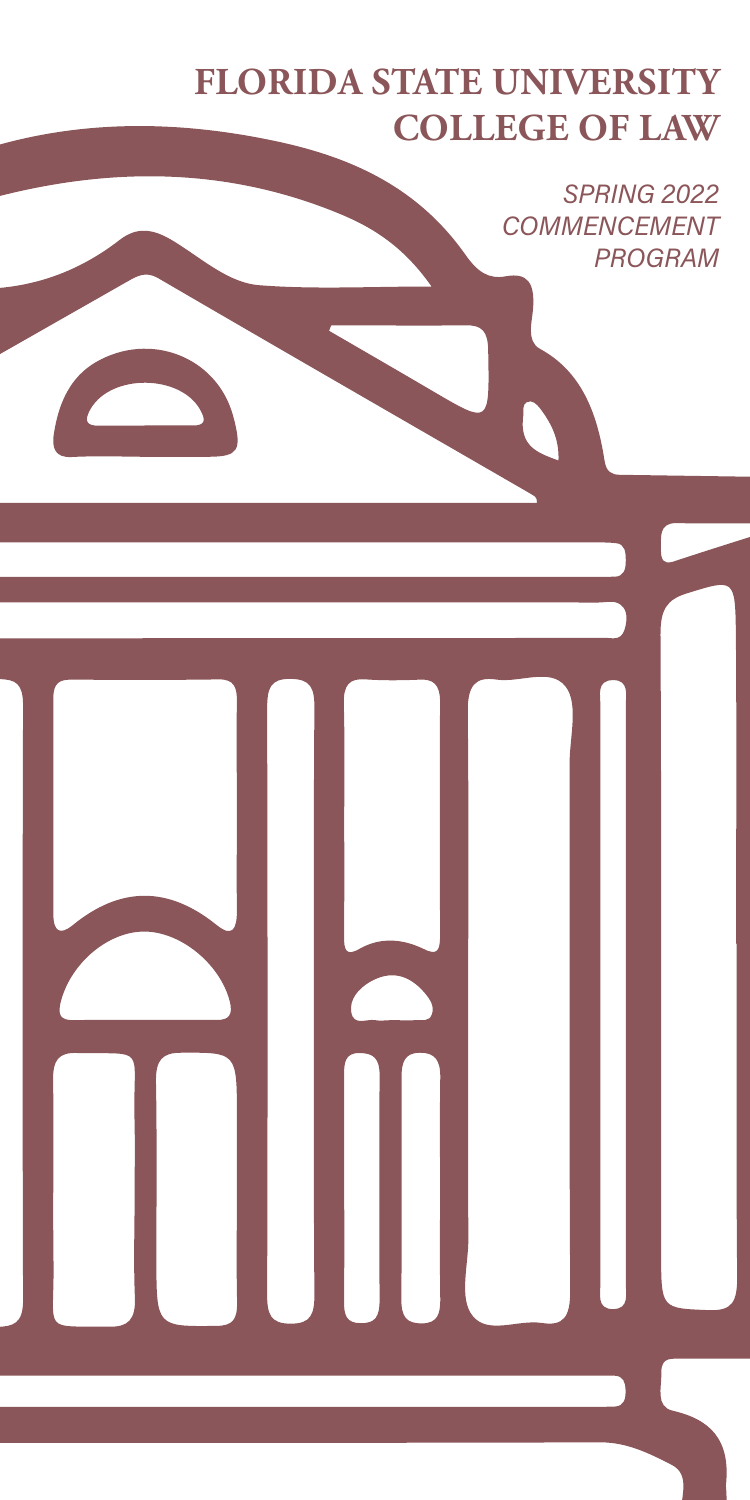# **COMMENCEMENT PROGRAM**

**PROCESSIONAL**, *FSU Commencement Brass*

**WELCOME** Erin O'Hara O'Connor, *Dean and McKenzie Professor*

**PRESIDENT'S REMARKS** Richard D. McCullough, *President*

**FEATURED SPEAKER** Judge Robert Luck, *U.S. Circuit Judge United States Court of Appeals, Eleventh Circuit*

**CONFERRAL OF DEGREES** Erin O'Hara O'Connor, *Dean and McKenzie Professor* Richard D. McCullough, *President* Nancy L. Benavides, *Associate Dean for Academic Programs and Student Advancement* Christopher F. Busch, *Legal Writing Professor* Justin T. Sevier, *Charles W. Ehrhardt Professor of Litigation* Nat S. Stern, *John W. & Ashley E. Frost Professor* Manuel A. Utset, Jr., *William & Catherine VanDercreek Professor and Associate Dean for Juris Master Programs*

**SPECIAL RECOGNITIONS** Dean O'Connor Landus J. Anderson, *Student Bar Association President*

**CLOSING REMARKS** Dean O'Connor

**RECESSIONAL**, *FSU Commencement Brass*

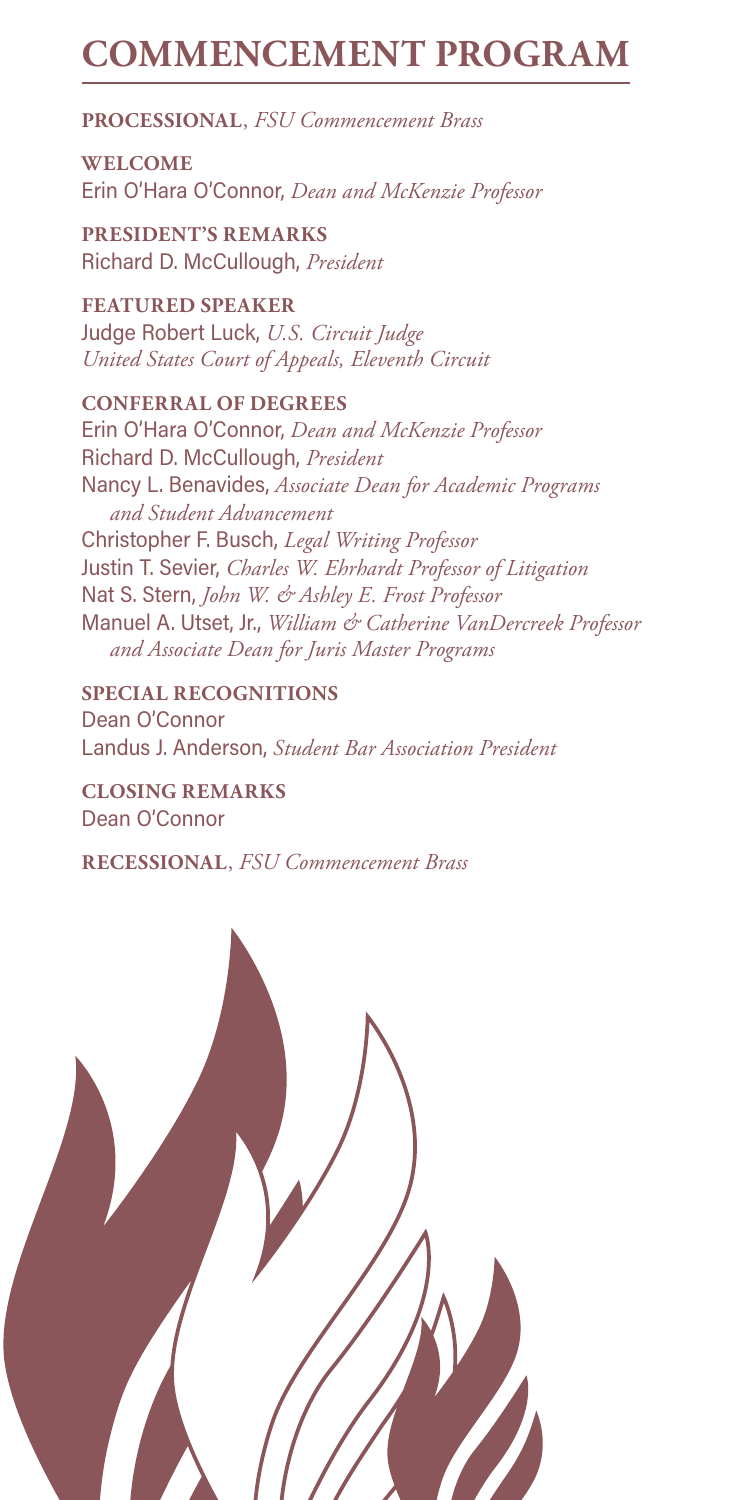# **SPRING 2022 JURIS DOCTOR**

Ana Margarita Abdo\* Julienne Adue Jan Aguilera Rachel Sameena Akram\* Isaac Allen Luke Edward Alter Maame Abena Niakoaa Anan-Ankomah Charles Alexander Anasagasti Landus J. Anderson Melody Andrews Kaitlin Grace Anouge Ricardo Arevalo Medellin Nicholas Eduardo Athanas\*\*\* Kaitlyn Faith Baker Ryan Andrew Baker Jason Barrack Catherine Louise Bauman\*\* Deborah Beauvil James R. Bell Montana Bennett Williams Brent Joseph Berben Jessica Christine Berger Caylen Ramelle Berry Aaron Robert Blau Jackson Rand Boudet Corinne Hailey Bowden Alison Paige Bowlby Payton Victoria Box Nikki Frances Branch\*\* Skylen J. Brannon Sarah Lorraine Brazill\* Harrison G. Broer\* Alexander T. Bronfeld Elizabeth C. Brown Haley Kaye Brown Robert James Buck, IV Jackson Thomas Campbell Keirsey Jane Carns\* Bennett Donald Cassidy J. Luke Chaney\*\*\* Abigail Elizabeth LaCivita Chapman Precious Chavez Matthew Eric Citrin\* Megan Kay Clouden Macie Jordan Hope Codina Kaylin Ruth Cohen Yardley Megan Collett\*\* Nicholas Edward Concilla Irene Catherine Coritsidis

Maryana Curci\* Amanda Taylor DeGance Alyssa Renae Deines Justin Thomas Delise\*\*\* Brandon K. DellaBella Maxwell Dietz William Marranca Di Giorgio\* Philip Di Spirito\* Angelo Dimitrios Dodys Marin Briege Donnelly Julie-Anna E. Ducey\* Shannon Leigh Duncanson\* Avery Lee Dyen\* Jaelee Erin Edmond Jennifer Joann Eggerling Deanna Eloise Eller Bailey Emrick Heather Errede Cassidy Grace Farach Jasmine Alleah Farlin Joao Paulo Ferreira Brenna Nicole Fischer\*\* Marcela Fishbein\* Madison Rose Foley Alexandra Kathleen Fox\*\* Thomas William Ramsey Fraleigh\*\* Alejandra Carolina Gancedo Reinaldo R. Gomez de la Vega\* Travis Goodin Laura Belon Greaney Taylor Mae Greenan\* Arianna Nichole Hernandez Tatiana Marie Hernandez Kaitlin Louise Hill Howard Roy Hipolito Michael A. Hodges Reginald W. Howard, II Justin T. Hundersmarck Morgan M. Hunn Andrew Hunt Katherine Leana Hupp\*\* Miles Wood Igou Nida Imtiaz Hannah Marie Jackson Judelande Jeune Kate Violet John\* Hope Elisabeth Johnson Taylor Marie Jones Elias John Jreij Kelly Catherine Kaladeen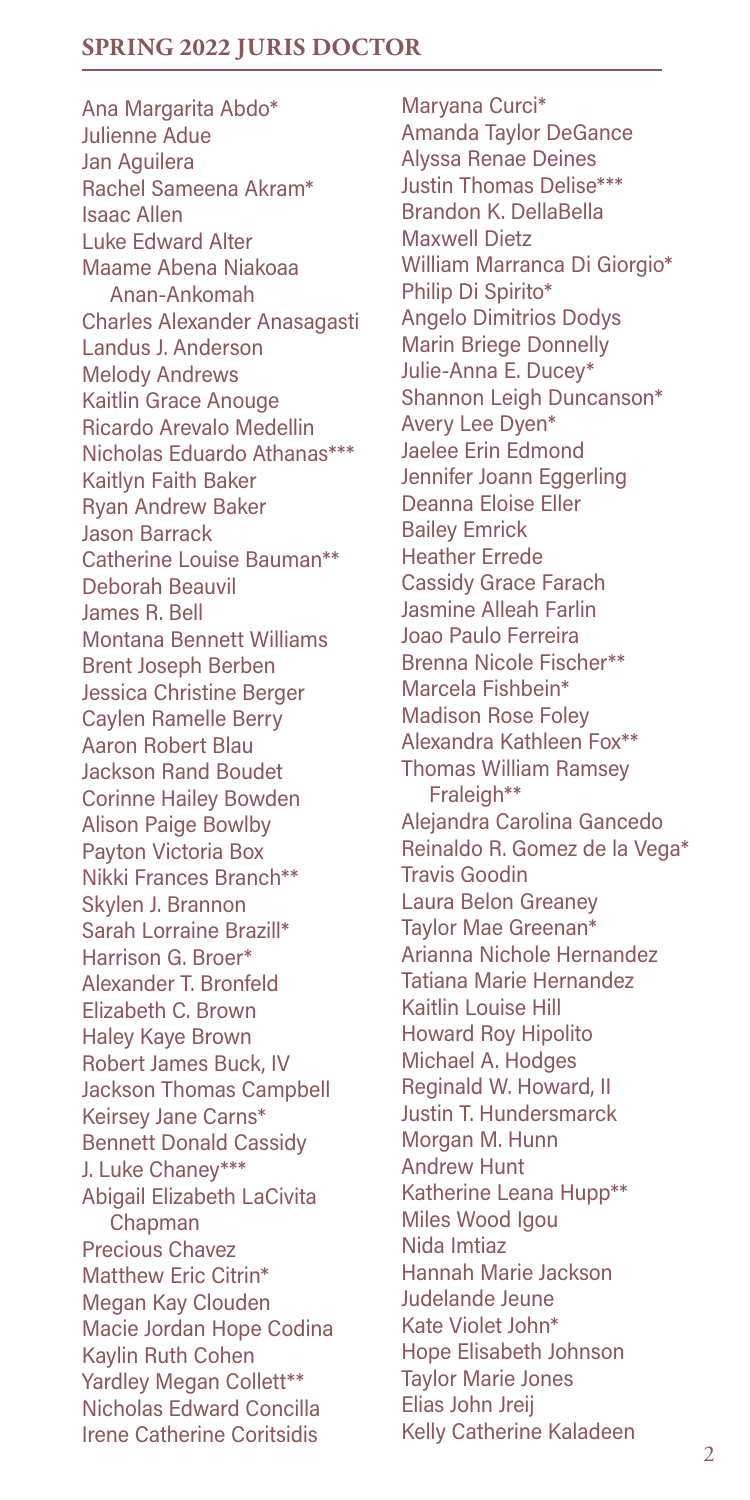Luke Liam Kane Rebekah Lyn Kaufman Anna Kelly Kegelmeyer\*\* Daniel James Kerwin\* Natalie Macaire King Kendelle Renee Knapp Samantha Marie Kunin Cameryn Rebecca Lackey Nicholas D. Lashbrook\* Dylan Max Levenson Cheyenne Taylor Lewis\*\* Taylor Lynn Lewis Matthew Charles London Matthew James Loscher Amanda Lowe\*\* Danielle Lynn Lucas\* Thomas L. Lutz\* Anne Marie Macia Christian Mairena\* Michael S. Manias Kalie Maniglia\* Julia S. Marques Blake R. Mathesie Margaret Anne McCormick\* Ryan Patrick McDonald Allison Fay McDonough Pranav Mehta Peter Mark Meisenbacher Martin G. Mena Rolando Emmanuel Mesa Barclay T. Mitchell\*\*\* Zoe Elysse Monge Sindy Morales Anne Marie Murphy Jackie Susanna Mustian Austin Troy Mutnansky Loana M. Nardoni\* William Tucker Norton Antonia Melba Odeh Gregory M. Ohl\* Diana Rahner Olsen Hunter Greyson Oswalt-Smith Allyson Joy Patterson Elizabeth Anne Pearce\* Trinidad Angelika Peraza Bianca Lauren Perito Christopher Alan Perrigan Christen Ann Petruzzelli Cameron Michael Polomski Carter J. Pope\* Jonathan Quigley Dillon Michael Quinn Christopher Robert Ramirez

Taylor Deanne Reaves Andrew Ryan Reda Sean Paul Reed\* Morgan Ashley Robinson Lauren Elizabeth Rolfe Madeline Sage Roney Timothy James Ross, II Hayes Ousley Rule\*\* Shaina Amarisha Ruth Jacob Salit Juan Gabriel Sarceno Robles Jacqueline Anne Schlick Megan Parker Schroder\*\*\* Trevor Scott\* Victoria Scotti Yazel Andres Sepulveda Tyler Kenneth Shoenfelt Aishani Shrinath Eleonora Silaeva Alyssa Theodora Silva Craig Jerome Simpson Noah Temple Sjostrom Brett Skywalker Rylie Lynn Slaybaugh Brittany Rae Smith Peyton Nicole Smith\*\* Richard T. Sommers Emily Margaret Stephenson Meghan Leigh Stevens\*\* Matthew Lane Strong Jenna B. Sutter Allaa Marwan Tayeb Nyah Chanel Tennell Michael Delaney Terry William David Textor Henry Aaron Windham Thompson Jenna L. Thompson\*\*\* Joseph Michael Tracy\*\* Reed Truslow Tiara Tucker Jennifer Julia Vaquerano\* Christina Varela Lex Vranick Samuel Watford Ashley Watson Olivia Angelica Webb Joseph Lee Webster Timothy Alan Willis\*\* Joseph Andrew Wolski Jodiceson Woody\* John Jeffery Zonas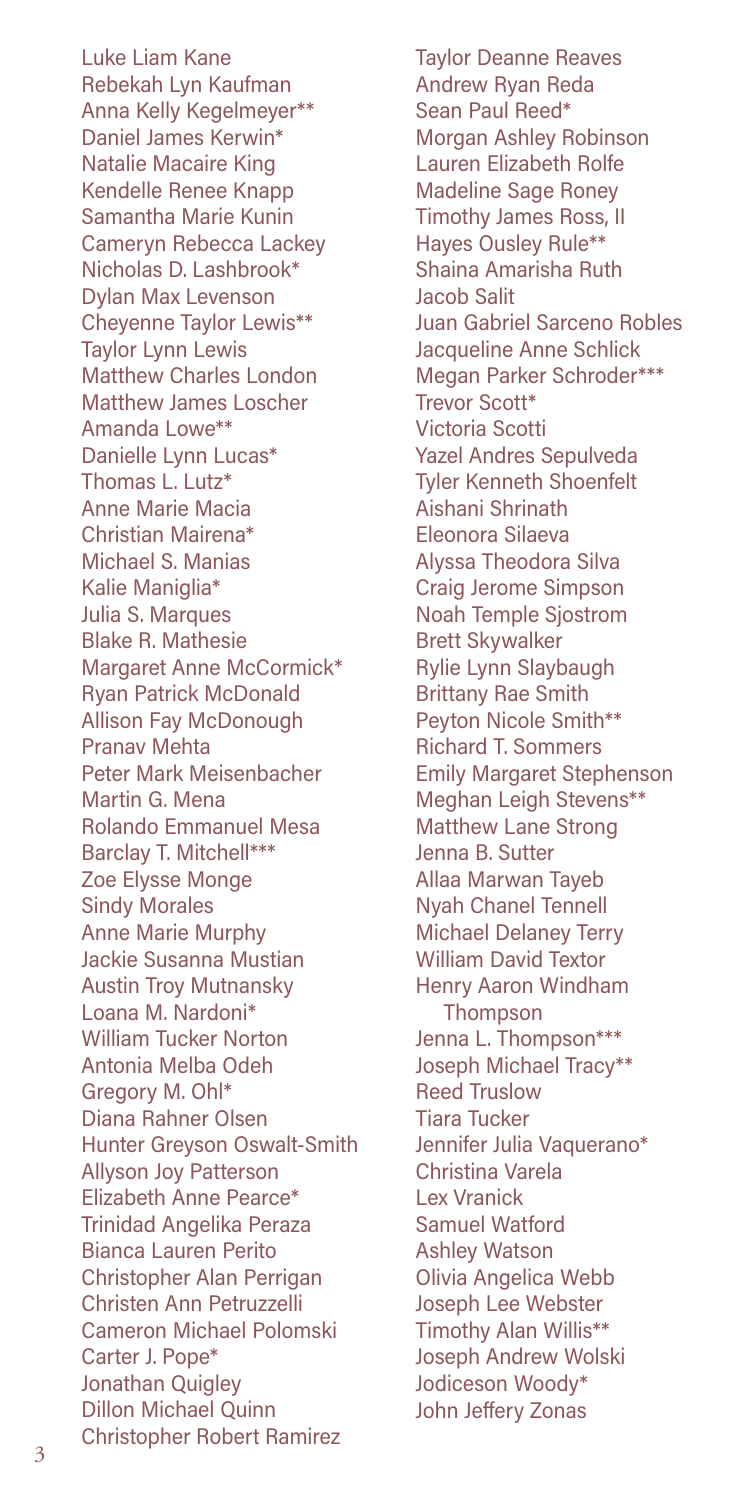# **FALL 2021 JURIS DOCTOR**

Adedotun Richard Adetutu Lakiera R. Bailey Zuriel Nicanor Denmark Danielle Shanice Gordon David B. Raines Destinee Campbell Small Shannon Wong

*In memory of Daniel Ethan Taghdiri (November 20, 1992 - February 2, 2022)*

# **MASTER OF LAW LETTERS**

## **AMERICAN LAW FOR FOREIGN LAWYERS**

Andreina Azuaje Miguelson Charles\* Monique Clayton\*\* Carlo Prisco\* Shaliet Smith Benoit Vilcéus\*\*

## **BUSINESS LAW**

Afnan Alghamdi Saad Mohammed Alqahtani Marvis Rolle Angela Marie Scott Juan Yang\*\*\* Alexander J. Zoll

# **FALL 2021 MASTER OF LAW LETTERS**

**BUSINESS LAW** Ankit Tejas Mukati\*

 *(Honors) (High Honors) (Highest Honors)*

*\*Cum Laude \*\*Magna Cum Laude \*\*\*Summa Cum Laude*

**The honors and certificate designations shown are tentatively based on performance through the end of the fall 2021 semester. Final honors will not be determined until all grades for the academic year have been calculated and/or additional course requirements for the certificate programs have been verified.**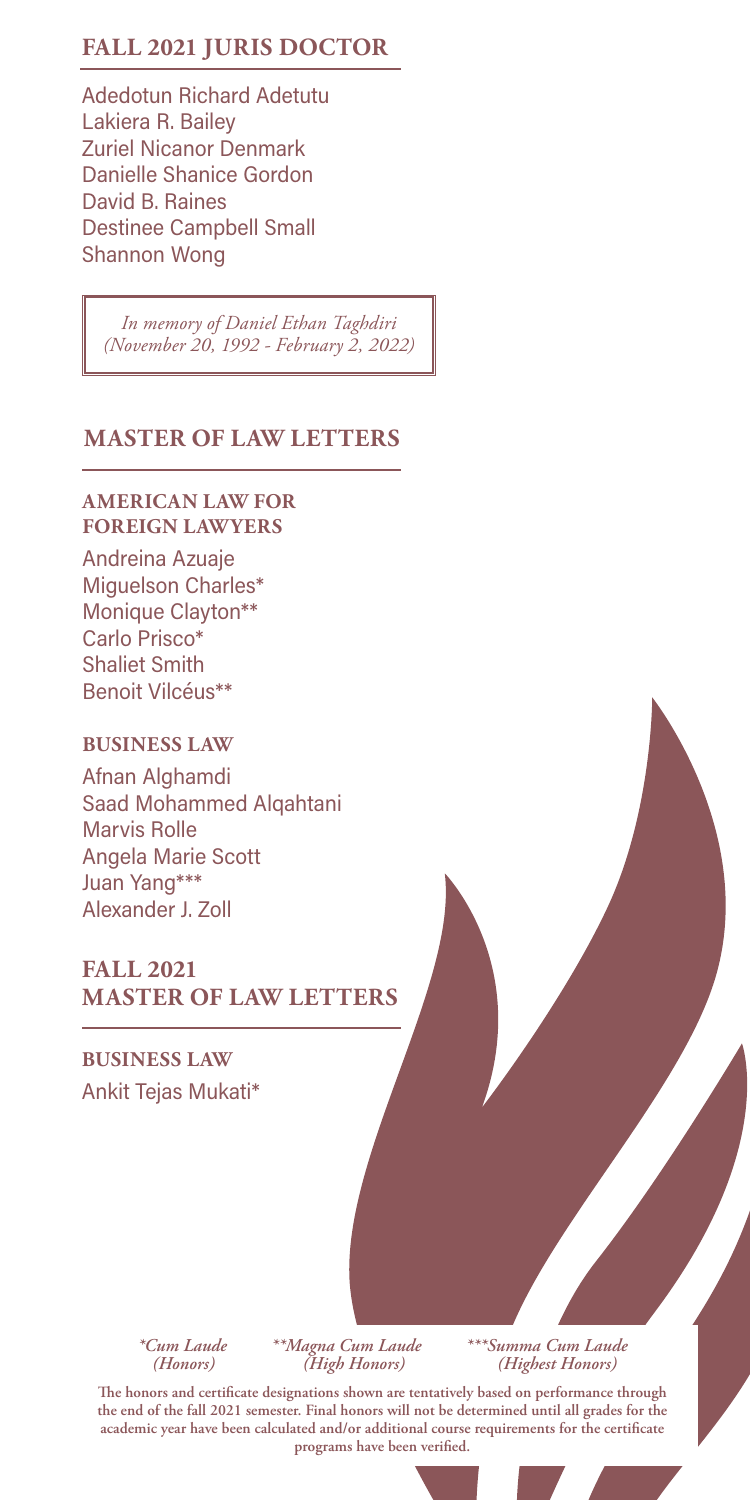# **JURIS MASTER**

Ga'Kia P. Baker, *Cybersecurity, Privacy, and Technology Risk Management* Stori Begley\*\*, *Legal Risk Management, Contracting, and Compliance; Financial Regulation and Compliance* Kristy Alford Birmingham\*\*, *Health Care Regulation* Megan LeeAnn Borden, *Health Care Regulation* Carly Renee Borer\*\*, *Financial Regulation and Compliance* Cassandra Marie Burroughs-Thomas\*\*, *Financial Regulation and Compliance* Evan Ryan Caporale, *Financial Regulation and Compliance* Robert Chamberlain, III\*, *Cybersecurity, Privacy, and Technology Risk Management* Lisa M. Clawson, *Financial Regulation and Compliance* Lindsay Marie Cofield-Solie\*\*, *Financial Regulation and Compliance* Therica Lee Cunningham, *Health Care Regulation* Shawna LeAnn Defriece\*\*, *Health Care Regulation* Alyssa Diana DeLeon, *Health Care Regulation* Joanna Diaz, *Legal Risk Management, Contracting, and Compliance* Peter Divert, *Health Care Regulation* Kayla Dlubac, *Health Care Regulation* Staci Geaneene Dortch, *Legal Risk Management and HR Compliance* Lindsey Marie Domina\*\*, *Legal Risk Management and HR Compliance* Crystal Ranae Dozier\*\*, *Financial Regulation and Compliance* Zachary Andrew Duff\*\*, *Health Care Regulation* Samuel Mathers Duval, III, *Employment Law and HR Risk Management* Steven J. Edwards, *Financial Regulation and Compliance* Ashlee P. Epps, *Health Care Regulation* Danilo Flores, *Health Care Regulation* Karl Michael Fuchs, *Employment Law and HR Risk Management* William Cody Gear, *Legal Risk Management, Contracting, and Compliance* Debra Michelle Genovese\*\*, *Financial Regulation and Compliance* Cristina German, *Health Care Regulation* Cortwright Ulyussess Grant, *Health Care Regulation* Makayla Lauren Griffin, *Health Care Regulation* Stephanie MacDonald Gudeman\*\*, *Legal Risk Management, Contracting, and Compliance* Jeannie E. Guillory\*, *Financial Regulation and Compliance* Christine Marie Hansen, *Legal Risk Management, Contracting, and Compliance* Taylor Jean Hayes, *Legal Risk Management and HR Compliance* Stuart R. Hitchcock\*\*, *Health Care Regulation* Christopher D. Hobbs\*\*, *Health Care Regulation* Sandy Hodgson\*\*, *Legal Risk Management, Contracting, and Compliance* Jessica Hojohn\*\*, *Financial Regulation and Compliance* Myesha Antoinette Hughes, *Employment Law and HR Risk Management* Taylor Leigh Jones, *Legal Risk Management and HR Compliance* Glenda Janice Juliano, *Financial Regulation and Compliance* Cana Novella King, *Employment Law and HR Risk Management* Maelle Claudine Leroy, *Legal Risk Management, Contracting,*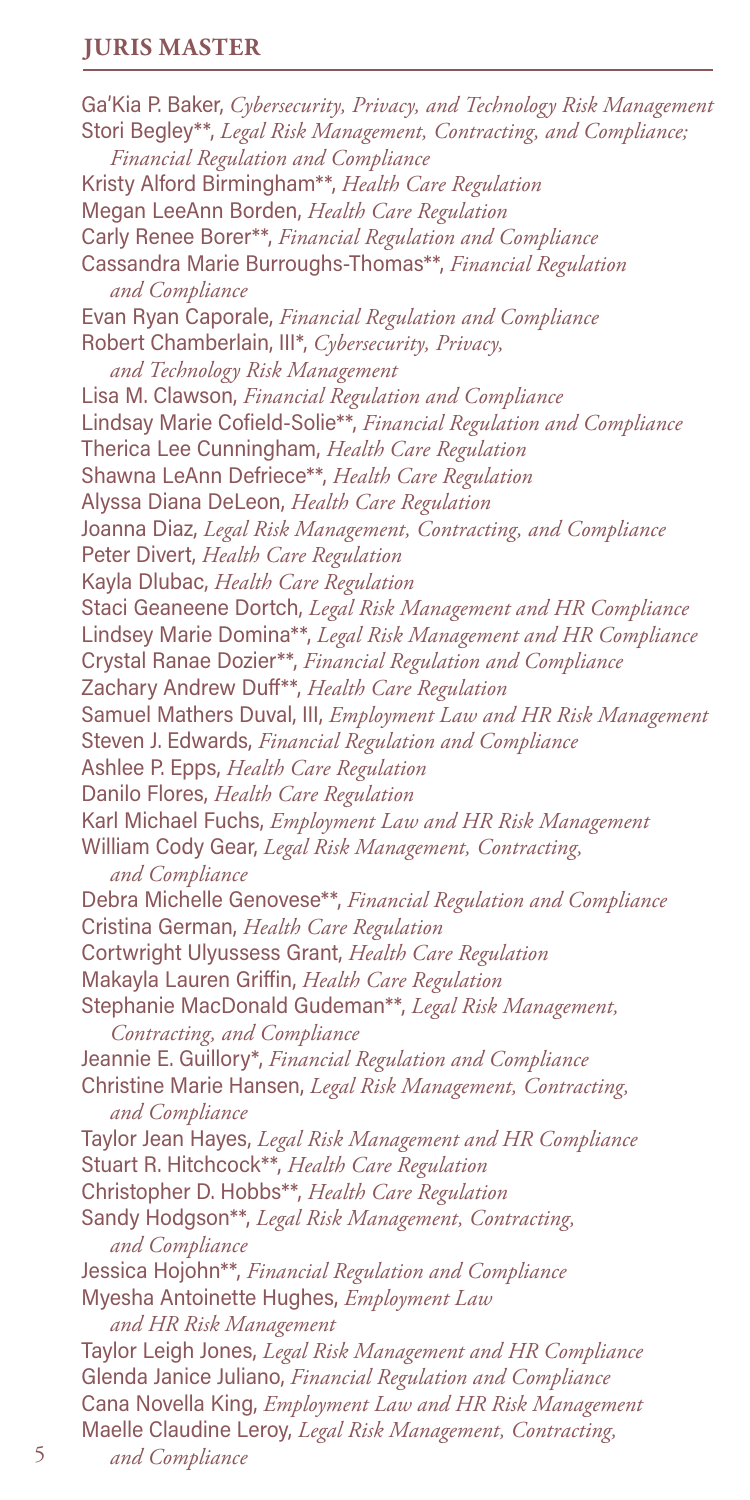Jennifer Lynn Licata, *Legal Risk Management, Contracting, and Compliance* Anna M. Likos\*, *Administrative Law and Governmental Relations* Gail Litter\*\*, *Financial Regulation and Compliance* Tiffany Venesa Long-Williams, *Employment Law and HR Risk Management* Carmen Danielle Matson\*, *Health Care Regulation* James William McCarthy, *Legal Risk Management, Contracting, and Compliance* Frank H. McGriggs, Jr.\*\*, *Employment Law and HR Risk Management* Ariana J. Melo, *Legal Risk Management and HR Compliance* Sarah Miller\*\*, *Financial Regulation and Compliance* Jessica Betty Moore\*, *Financial Regulation and Compliance* Patrick Moore, *Legal Risk Management, Contracting, and Compliance* Melissa V. Nobles\*\*, *Financial Regulation and Compliance* Uyi Anderson Nosa, *Legal Risk Management and HR Compliance* Kristen Rose O'Connor, *Legal Risk Management and HR Compliance* Benjamin J. Paladino, *Cybersecurity, Privacy, and Technology Risk Management* Michael Anthony Paris\*, *Financial Regulation and Compliance* Shashi N. Persaud\*\*, *Cybersecurity, Privacy, and Technology Risk Management* Tanya Marie Piga\*\*, *Legal Risk Management, Contracting, and Compliance* Alexandra Powers, *Legal Risk Management, Contracting, and Compliance* Abiola Ibironke Purnell, *Health Care Regulation* Wayne K. Rachel, Sr., *Legal Risk Management and HR Compliance* Sharise V. Riley, *Legal Risk Management, Contracting, and Compliance* Robin L. Robinson, *Legal Risk Management, Contracting, and Compliance* Sally Jo Ross-Harper\*\*, *Employment Law and HR Risk Management* Nicholas Patrick Salas, *Financial Regulation and Compliance* Adriana Sanchez\*, *Financial Regulation and Compliance* Larry Eugene Satterwhite, Sr., *Employment Law and HR Risk Management* Lisa L. Smith, *Financial Regulation and Compliance* Justin Taylor\*\*, *Financial Regulation and Compliance* Mayre Herring Thompson\*, *Health Care Regulation* Isabel M. Troncoso\*\*, *Health Care Regulation* Raquel L. Villanueva\*\*, *Legal Risk Management and HR Compliance* Michelle Diane Waring-Mourelatos, *Legal Risk Management, Contracting, and Compliance* Maia Z. Watson\*, *Employment Law and HR Risk Management* Alexis Nicole Woolum, *Health Care Regulation* David A. Younce\*, *Financial Regulation and Compliance*

*\*High Honors \*\*Highest Honors*

**The honors and certificate designations shown are tentatively based on performance through the end of the fall 2021 semester. Final honors will not be determined until all grades for the academic year have been calculated and/or additional course requirements for the certificate programs have been verified.**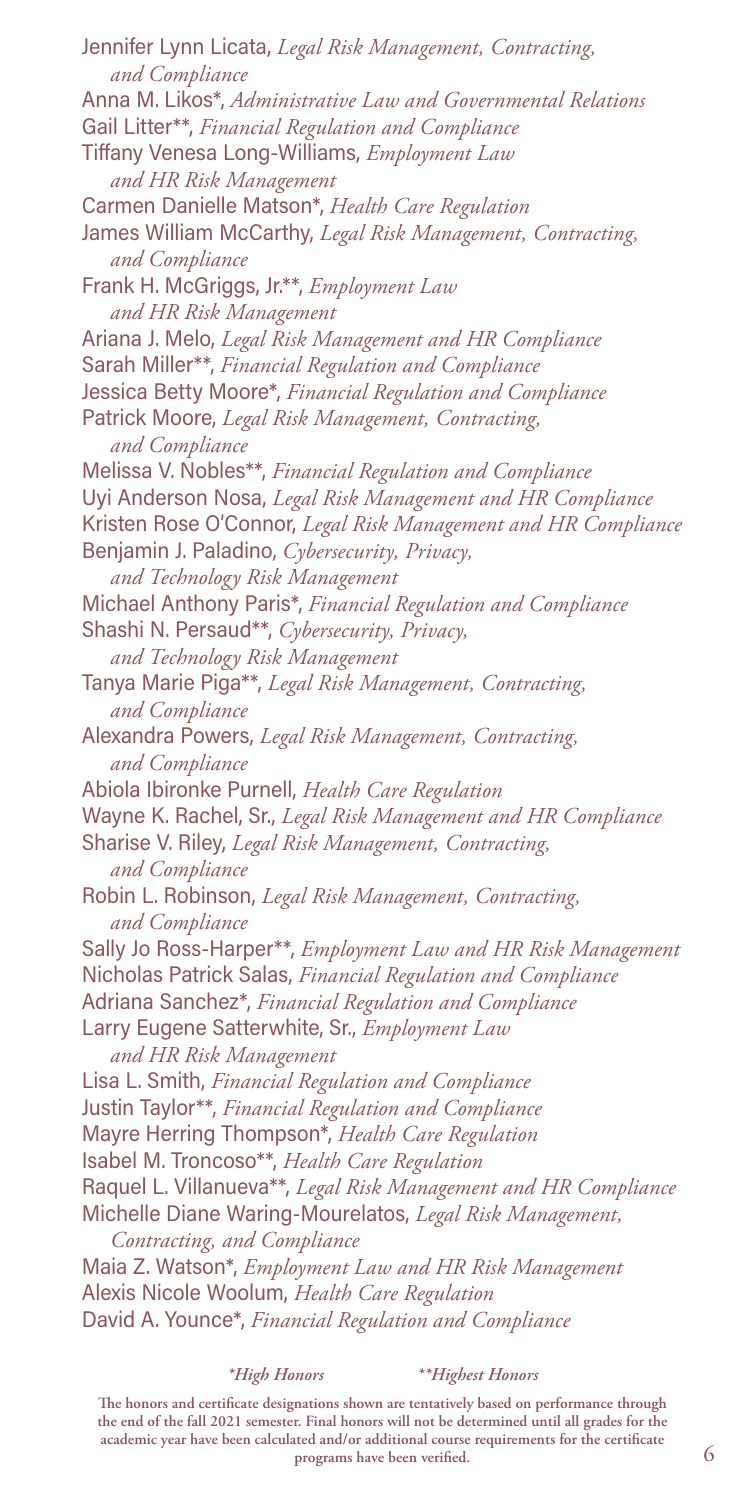# **JOINT GRADUATE PATHWAY RECIPIENTS**

**APPLIED AMERICAN POLITICS AND POLICY** Shaina Amarisha Ruth

**BUSINESS AND LAW** Emily Margaret Stephenson

**OCEANOGRAPHY: AQUATIC ENVIRONMENTAL SCIENCE AND LAW** Ryan Andrew Baker

**PUBLIC ADMINISTRATION AND LAW** Jodiceson Woody

**SOCIAL WORK AND LAW** Matthew Charles London

# **CERTIFICATE PROGRAMS**

## **BUSINESS LAW**

Isaac Allen Maame Abena Niakoaa Anan-Ankomah Corinne Hailey Bowden Sarah Lorraine Brazill Bennett Donald Cassidy Jaelee Erin Edmond Deanna Eloise Eller Howard Roy Hipolito Cameryn Rebecca Lackey Amanda Lowe Danielle Lynn Lucas Pranav Mehta Jackie Susanna Mustian Gregory M. Ohl Victoria Scotti Destinee Campbell Small Allaa Marwan Tayeb Michael Delaney Terry Reed Truslow Olivia Angelica Webb

### **ENVIRONMENTAL AND LAND USE LAW**

Isaac Allen Keirsey Jane Carns Macie Jordan Hope Codina Cassidy Grace Farach Taylor Mae Greenan Katherine Leana Hupp Barclay T. Mitchell Christopher Alan Perrigan Cameron Michael Polomski Rylie Lynn Slaybaugh

## **INTERNATIONAL LAW**

Ana Margarita Abdo Haley Kaye Brown Shannon Leigh Duncanson Alejandra Carolina Gancedo Arianna Nichole Hernandez Anne Marie Murphy Juan Gabriel Sarceno Robles Henry Aaron Windham Thompson

# **PROFESSIONAL DEVELOPMENT CERTIFICATE**

Nicholas Eduardo Athanas James R. Bell Jessica Christine Berger Harrison G. Broer Monique Clayton Brandon K. DellaBella William Marranca Di Giorgio Angelo Dimitrios Dodys Julie-Anna E. Ducey Deanna Eloise Eller Brenna Nicole Fischer Thomas William Ramsey Fraleigh Christina Varela

Nida Imtiaz Margaret Anne McCormick Loana M. Nardoni Cameron Michael Polomski Carter J. Pope Christopher Robert Ramirez Andrew Ryan Reda Craig Jerome Simpson Shaliet Smith Alyssa Theodora Silva Emily Margaret Stephenson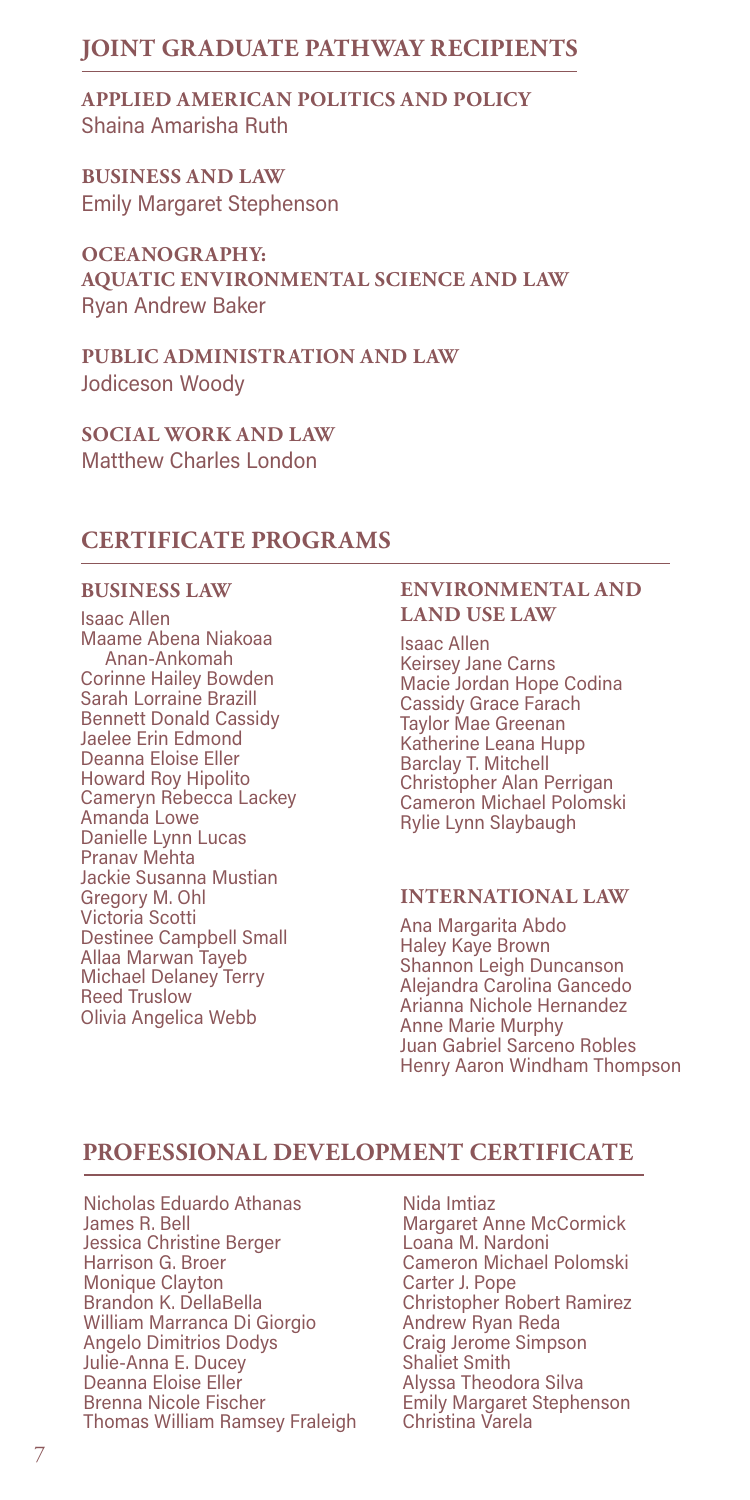# **RESEARCH CENTER CERTIFICATE**

- Nicholas Eduardo Athanas Ga'Kia P. Baker Stori Begley Corinne Hailey Bowden Alison Paige Bowlby Harrison G. Broer Elizabeth C. Brown Monique Clayton Kaylin Ruth Cohen Peter Divert Jennifer Joann Eggerling Deanna Eloise Eller Ashlee P. Epps Thomas William Ramsey Fraleigh
- Arianna Nichole Hernandez Hope Elisabeth Johnson Amanda Lowe James William McCarthy Ankit Tejas Mukati Benjamin J. Paladino Bianca Lauren Perito Carter J. Pope Sally Jo Ross-Harper Brittany Rae Smith Shaliet Smith Tiara Tucker Michelle Diane Waring-Mourelatos Maia Z. Watson

## **ADVOCACY PROGRAMS**

#### **MOOT COURT**

Kaitlin Grace Anouge Nicholas Eduardo Athanas Lakiera R. Bailey Catherine Louise Bauman Jackson Rand Boudet Corinne Hailey Bowden Joao Paulo Ferreira Katherine Leana Hupp Samantha Marie Kunin Cameryn Rebecca Lackey Kalie Maniglia Julia S. Marques Barclay T. Mitchell Loana M. Nardoni Christopher Robert Ramirez Lauren Elizabeth Rolfe Peyton Nicole Smith Jenna L. Thompson Joseph Michael Tracy

## **TRIAL TEAM**

Adedotun Richard Adetutu Rachel Sameena Akram Nikki Frances Branch Alexander T. Bronfeld Elizabeth C. Brown Zuriel Nicanor Denmark Avery Lee Dyen Miles Wood Igou Judelande Jeune Rebekah Lyn Kaufman Kendelle Renee Knapp Cheyenne Taylor Lewis Kalie Maniglia Blake R. Mathesie William Tucker Norton Hunter Greyson Oswalt-Smith Christen Ann Petruzzelli Dillon Michael Quinn Christopher Robert Ramirez Shaina Amarisha Ruth Megan Parker Schroder Richard T. Sommers Emily Margaret Stephenson Joseph Andrew Wolski

## **BLSA MOCK TRIAL TEAM**

Zuriel Nicanor Denmark Judelande Jeune Christopher Robert Ramirez Shaina Amarisha Ruth Destinee Campbell Small Nyah Chanel Tennell

#### **BLSA MOOT COURT TEAM**

Maame Abena Niakoaa Anan-Ankomah Tiara Tucker

## **JESSUP MOOT COURT**

Haley Kaye Brown Anne Marie Macia Julia S. Marques Barclay T. Mitchell Carter J. Pope

## **VIS MOOT TEAM**

Haley Kaye Brown Jaelee Erin Edmond Cameryn Rebecca Lackey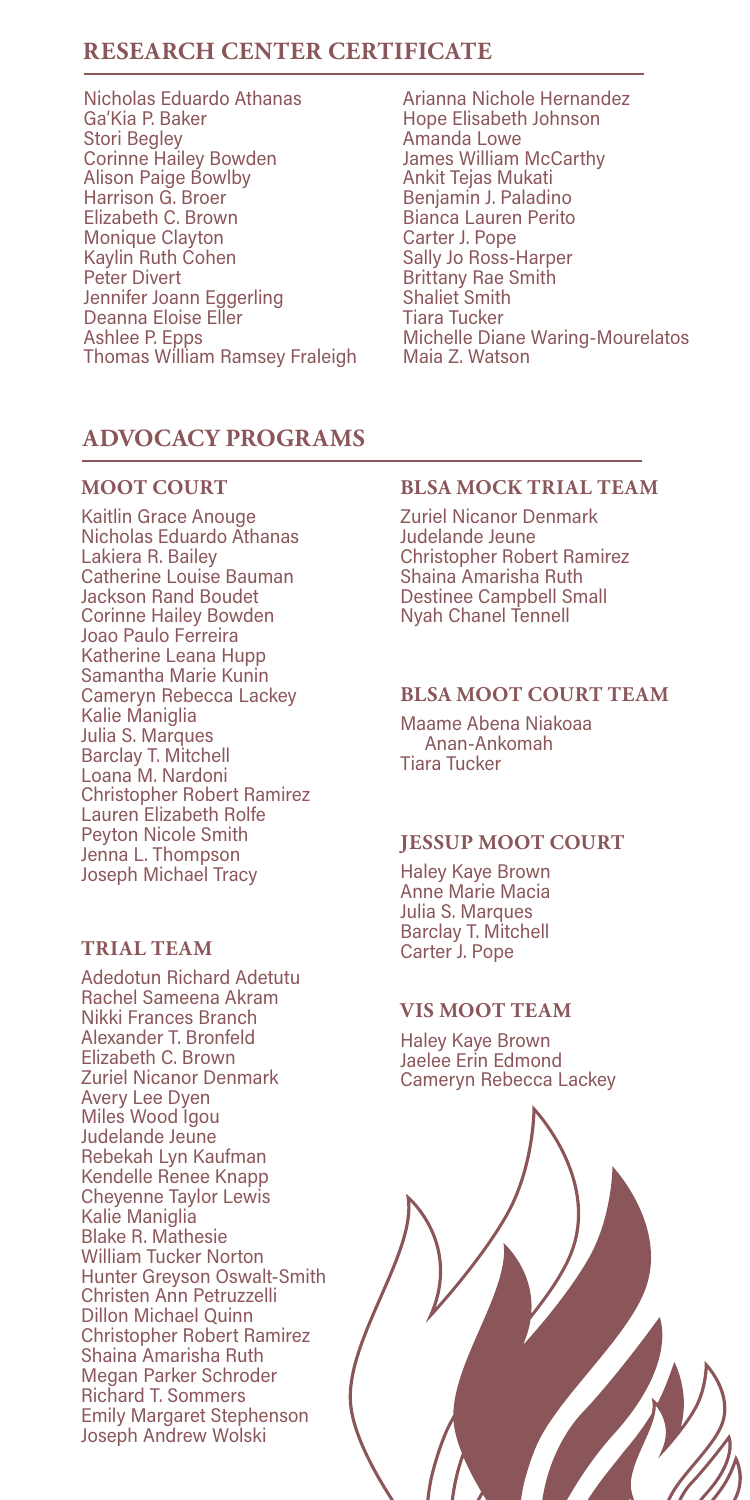## **LAW REVIEW**

Nicholas Eduardo Athanas Catherine Louise Bauman Alison Paige Bowlby Nikki Frances Branch Elizabeth C. Brown Matthew Eric Citrin Yardley Megan Collett Maryana Curci Justin Thomas Delise Julie-Anna E. Ducey Avery Lee Dyen Deanna Eloise Eller Marcela Fishbein Alexandra Kathleen Fox Thomas William Ramsey Fraleigh Reinaldo R. Gomez de la Vega Katherine Leana Hupp Anna Kelly Kegelmeyer Daniel James Kerwin Natalie Macaire King Samantha Marie Kunin Nicholas D. Lashbrook Cheyenne Taylor Lewis Amanda Lowe Danielle Lynn Lucas Christian Mairena Margaret Anne McCormick Barclay T. Mitchell Zoe Elysse Monge Anne Marie Murphy Loana M. Nardoni Gregory M. Ohl Hunter Greyson Oswalt-Smith Allyson Joy Patterson Christopher Alan Perrigan Carter J. Pope Morgan Ashley Robinson Hayes Ousley Rule Megan Parker Schroder Victoria Scotti Peyton Nicole Smith Meghan Leigh Stevens Allaa Marwan Tayeb Jenna L. Thompson Joseph Michael Tracy Jennifer Julia Vaquerano

#### **JOURNAL OF LAND USE & ENVIRONMENTAL LAW**

Catherine Louise Bauman Philip Di Spirito Jaelee Erin Edmond Thomas William Ramsey Fraleigh Taylor Mae Greenan Arianna Nichole Hernandez Justin T. Hundersmarck Katherine Leana Hupp Natalie Macaire King Kendelle Renee Knapp Taylor Lynn Lewis Christian Mairena Kalie Maniglia Barclay T. Mitchell Cameron Michael Polomski Jacob Salit Jacqueline Anne Schlick Rylie Lynn Slaybaugh Emily Margaret Stephenson Jenna L. Thompson Reed Truslow

#### **JOURNAL OF TRANSNATIONAL LAW & POLICY**

Ana Margarita Abdo Adedotun Richard Adetutu Ricardo Arevalo Medellin Haley Kaye Brown Keirsey Jane Carns Miguelson Charles Yardley Megan Collett Shannon Leigh Duncanson Jennifer Joann Eggerling Alejandra Carolina Gancedo Arianna Nichole Hernandez Nida Imtiaz Samantha Marie Kunin Dylan Max Levenson Taylor Lynn Lewis Ankit Tejas Mukati Anne Marie Murphy Loana M. Nardoni Diana Rahner Olsen Cameron Michael Polomski Carter J. Pope Dillon Michael Quinn Jacqueline Anne Schlick Alyssa Theodora Silva Emily Margaret Stephenson Meghan Leigh Stevens Jenna L. Thompson Benoit Vilcéus Joseph Lee Webster Timothy Alan Willis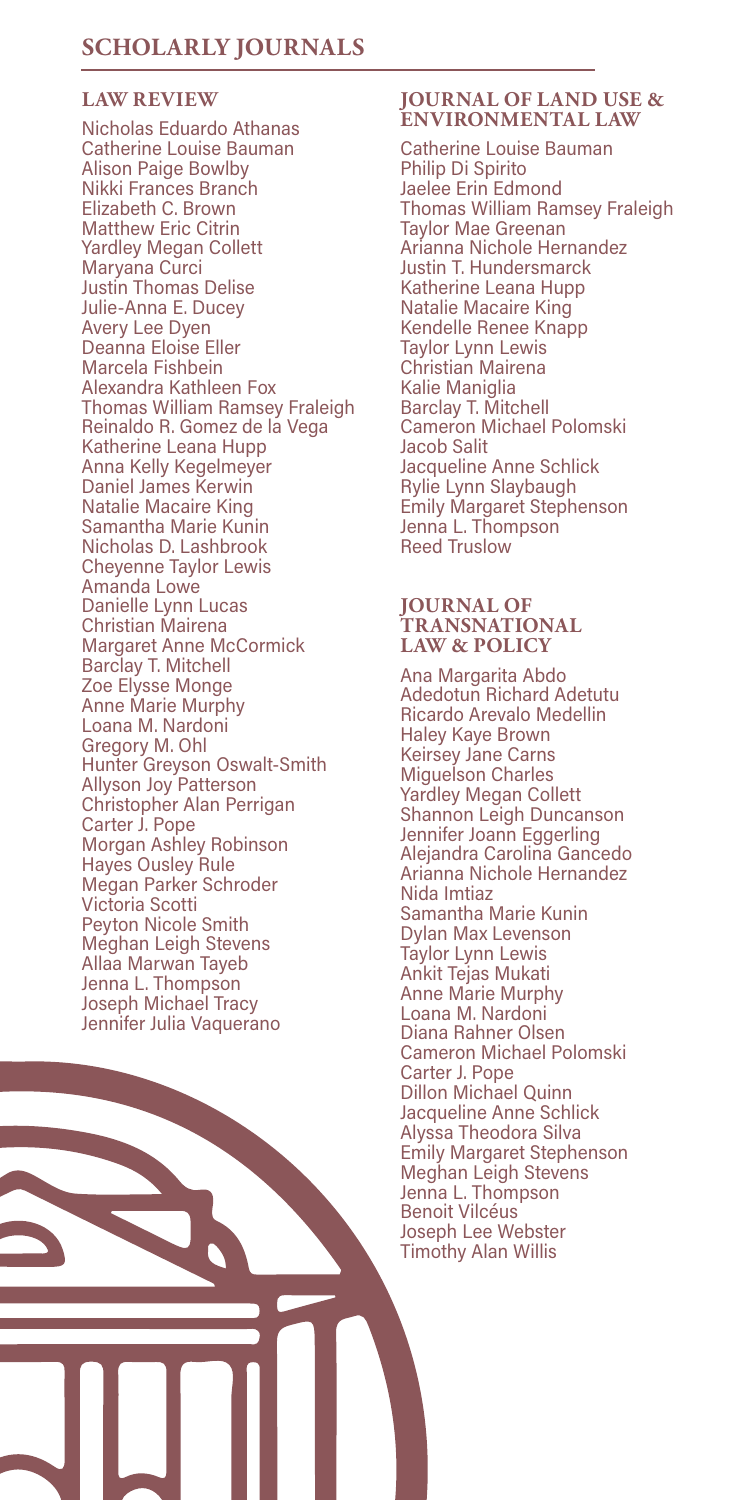#### **BUSINESS REVIEW**

Landus J. Anderson Jackson Rand Boudet Corinne Hailey Bowden Keirsey Jane Carns J. Luke Chaney Philip Di Spirito Shannon Leigh Duncanson Avery Lee Dyen Brenna Nicole Fischer Laura Belon Greaney Hannah Marie Jackson Taylor Marie Jones Luke Liam Kane Daniel James Kerwin Natalie Macaire King Christian Mairena Kalie Maniglia Zoe Elysse Monge

Sindy Morales Jackie Susanna Mustian Gregory M. Ohl Allyson Joy Patterson Bianca Lauren Perito Sean Paul Reed Morgan Ashley Robinson Hayes Ousley Rule Trevor Scott Destinee Campbell Small Matthew Lane Strong Allaa Marwan Tayeb Joseph Michael Tracy<br>Reed Truslow Reed Truslow Samuel Watford Timothy Alan Willis Jodiceson Woody

# **DISTINGUISHED PRO BONO SERVICE**

Ana Margarita Abdo Adedotun Richard Adetutu Julienne Adue Isaac Allen Luke Edward Alter Landus J. Anderson Melody Andrews Nicholas Eduardo Athanas Lakiera R. Bailey Catherine Louise Bauman James R. Bell Montana Bennett Williams Brent Joseph Berben Jessica Christine Berger Jackson Rand Boudet Corinne Hailey Bowden Alison Paige Bowlby Elizabeth C. Brown Haley Kaye Brown Abigail Elizabeth LaCivita Chapman Precious Chavez Matthew Eric Citrin Monique Clayton Megan Kay Clouden Kaylin Ruth Cohen Nicholas Edward Concilla Irene Catherine Coritsidis Maryana Curci Amanda Taylor DeGance Zuriel Nicanor Denmark Maxwell Dietz William Marranca Di Giorgio Angelo Dimitrios Dodys Julie-Anna E. Ducey Shannon Leigh Duncanson Avery Lee Dyen Jaelee Erin Edmond Deanna Eloise Eller Heather Errede Cassidy Grace Farach Jasmine Alleah Farlin Taylor Mae Greenan Arianna Nichole Hernandez

Tatiana Marie Hernandez Kaitlin Louise Hill Katherine Leana Hupp Nida Imtiaz Hope Elisabeth Johnson Rebekah Lyn Kaufman Matthew Charles London Matthew James Loscher Amanda Lowe Christian Mairena Michael S. Manias Kalie Maniglia Blake R. Mathesie Peter Mark Meisenbacher Barclay T. Mitchell Sindy Morales Anne Marie Murphy Austin Troy Mutnansky Loana M. Nardoni Antonia Melba Odeh Elizabeth Anne Pearce Trinidad Angelika Peraza Bianca Lauren Perito Cameron Michael Polomski Dillon Michael Quinn Christopher Robert Ramirez Morgan Ashley Robinson Lauren Elizabeth Rolfe Timothy James Ross, II Jacqueline Anne Schlick Yazel Andres Sepulveda Alyssa Theodora Silva Noah Temple Sjostrom Brett Skywalker Rylie Lynn Slaybaugh Destinee Campbell Small Richard T. Sommers Allaa Marwan Tayeb Allaa iviar ware een<br>Michael Delaney Terry Jennifer Julia Vaquerano Samuel Watford Olivia Angelica Webb Jodiceson Woody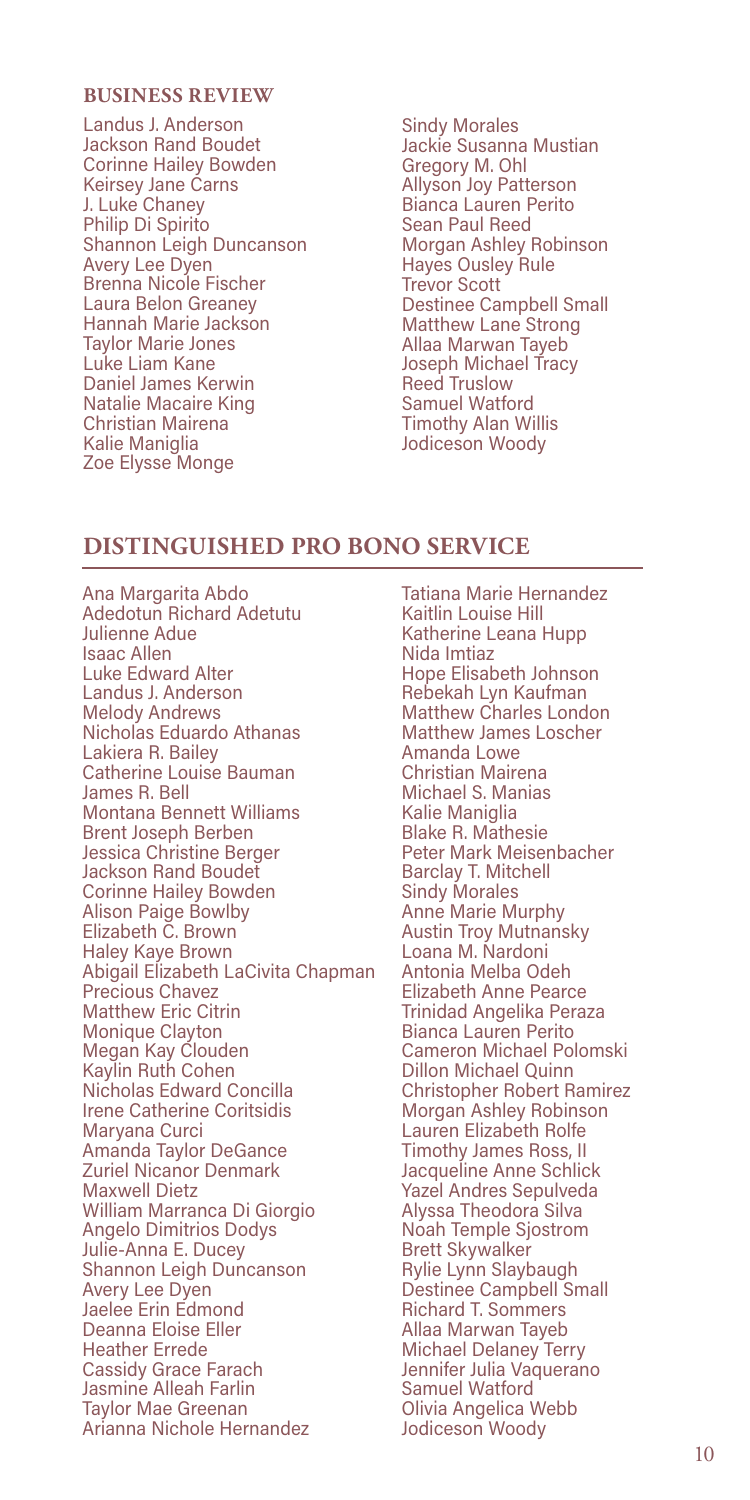## **BOOK AWARDS**

Ana Margarita Abdo *Legislation & Regulation, Civil Externship Perspectives*

Rachel Sameena Akram *Land Use Regulation*

Isaac Allen *Legal Writing and Research I, International Trade Transactions*

Luke Edward Alter  *Executive Clemency in Florida*

Maame Abena Niakoaa Anan-Ankomah *Evidence*

Melody Andrews *Children's Advocacy Clinic, Prison Law and Policy Seminar*

Ricardo Arevalo Medellin  *Public International Law*

Nicholas Eduardo Athanas *Torts, Closely Held Business Organizations, Copyright Law, Evidence, Trademarks*

Kaitlyn Faith Baker *Children's Advocacy Clinic*

Catherine Louise Bauman  *Florida Legislative Practice, Ocean & Coastal Law, Jurisprudence, Animal Law*

Montana Bennett Williams *Florida Criminal Procedure*

Nikki Frances Branch  *Trial Practice, Closely Held Business Organizations*

Sarah Lorraine Brazill *Coastal & Ocean Law*

Harrison G. Broer *Medical Malpractice, Florida Civil Practice*

Elizabeth C. Brown *Criminal Litigation Skills*

Haley Kaye Brown  *Surveillance and Intelligence Law, Introduction to International Criminal Law*

J. Luke Chaney *Torts, Property, Secured Transactions, Florida Constitutional Law, Real Property Foundations, Land Use, Real Estate Finance*

Abigail Elizabeth LaCivita Chapman  *Gender and Family Justice Clinic, International Human Rights*

Precious Chavez *Professional Responsibility*

Matthew Eric Citrin *Constitutional Law II, Human Rights and National Security, Commercial Law*

Kaylin Ruth Cohen *Lawyers as Leaders, Comparative Family Law* <sup>11</sup> Yardley Megan Collett  *Legislation & Regulation*

Justin Thomas Delise *Civil Procedure, Evidence, Constitutional Law II*

Brandon K. DellaBella *International Law*

Philip Di Spirito *Criminal Law*

Maxwell Dietz *Immigration and Farmworker Project*

Angelo Dimitrios Dodys  *Professional Responsibility*

Julie-Anna E. Ducey  *Torts, Property, Corporate In-House Counsel*

Shannon Leigh Duncanson *Conflict of Laws, Public International Law*

Jaelee Erin Edmond *Professional Responsibility*

Jennifer Joann Eggerling  *Taxation, Civil Externship Perspectives*

Deanna Eloise Eller *Corporate Governance & Compliance Seminar*

Heather Errede *Criminal Litigation Skills*

Brenna Nicole Fischer *Immigration Law*

Marcela Fishbein *Legal Writing and Research II*

Madison Rose Foley *Children's Advocacy Clinic, Education Law, COVID-19 Veterans Legal Clinic*

Alexandra Kathleen Fox *Legal Writing and Research I, Legal Writing and Research II*

Thomas William Ramsey Fraleigh *International Business Transactions, Election Law & Campaign Finance*

Alejandra Carolina Gancedo *War, Spanish for Lawyers*

Reinaldo R. Gomez de la Vega *Mergers & Acquisitions, Family Law*

Laura Belon Greaney *Legal Writing and Research I, Criminal Justice Reform, Criminal Litigation Perspectives*

Taylor Mae Greenan *State and Local Government, Admiralty Law*

Katherine Leana Hupp *Coastal & Ocean Law*

Nida Imtiaz *Chinese Law*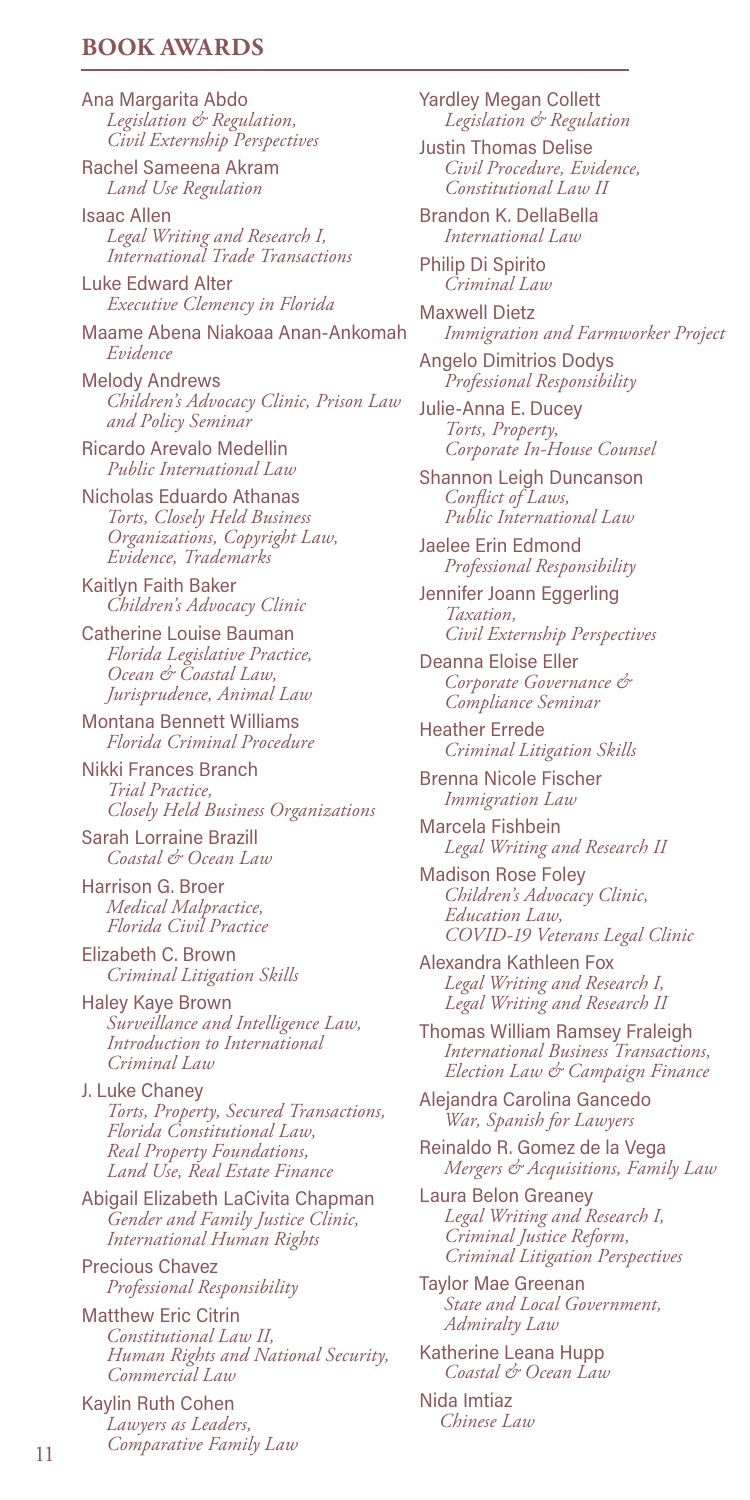## **BOOK AWARDS, CONT'D**

Kate Violet John *In-House Counsel and Compliance*

Kelly Catherine Kaladeen *Regional Human Rights Systems*

Luke Liam Kane *War*

Rebekah Lyn Kaufman *Trial Skills*

Anna Kelly Kegelmeyer *Constitutional Law II*

Daniel James Kerwin *Corporations*

Natalie Macaire King  *Health Law, Corporate Finance*

Kendelle Renee Knapp *Commercial Law*

Samantha Marie Kunin *Advanced Legal Research, In-House Counsel and Compliance, International and Foreign Legal Research*

Nicholas D. Lashbrook  *Corporate Law & Finance Seminar*

Dylan Max Levenson  *Judicial Externship Perspectives*

Cheyenne Taylor Lewis *Trusts and Estates, Professional Responsibility* 

Taylor Lynn Lewis *Lawyers as Leaders*

Amanda Lowe *Law and Risk Management, Business Law Clinic*

Danielle Lynn Lucas  *Gender and Family Justice Clinic*

Christian Mairena *International & Foreign Legal Research*

Kalie Maniglia  *White Collar Crime, Trial Practice*

Blake R. Mathesie  *Executive Clemency*

Margaret Anne McCormick  *Torts, Family Law, Political Law*

Allison Fay McDonough *Florida Family Law, Advanced Trusts and Estates*

Peter Mark Meisenbacher  *Law and the Chinese Classics*

Barclay T. Mitchell  *Jurisprudence, Environmental Law, Oil & Gas Law, Federal Courts, Public International Law*

Anne Marie Murphy  *International Human Rights, Lawyers as Leaders*

Jackie Susanna Mustian  *Advanced Tax Planning, Law & Risk Management*

Loana M. Nardoni  *Criminal Procedure: Police*

Diana Rahner Olsen  *Legal Writing and Research I, Animal Law*

Allyson Joy Patterson *Technology for Lawyers*

Cameron Michael Polomski *Farmworker and Immigration Rights Clinic*

Lauren Elizabeth Rolfe  *Postconviction Remedies, Race Ipsa Loquitur*

Timothy James Ross, II *Contracts*

Hayes Ousley Rule  *Corporate Law & Finance Seminar, Introduction to Intellectual Property*

Megan Parker Schroder *Legal Writing and Research I, Constitutional Law I, Trial Practice, The Law, The Classics, and the Scriptures, Supreme Court Roleplay*

Trevor Scott  *Entertainment Law, Florida Legislative Practice*

Craig Jerome Simpson  *COVID-19 Veterans Clinic*

Brittany Rae Smith  *Litigation Externship Perspectives*

Peyton Nicole Smith  *Civil Procedure, Postconviction Remedies, Professional Responsibility*

Allaa Marwan Tayeb  *Privacy and Data Protection Law, Constitutional Law II*

Nyah Chanel Tennell *Immigration and Farmworker Project, Executive Clemency*

Michael Delaney Terry  *Global Pharmaceutical and Healthcare Law*

Henry Aaron Windham Thompson  *English Legal History*

Jenna L. Thompson  *Legal Writing and Research II, Corporations, Family Law, Climate Change Law Policy & Science, Advanced Legal Research in Administrative Law, Medical Malpractice Seminar, Professional Responsibility, Coastal & Ocean Law, Criminal Procedure - Police*

Joseph Michael Tracy  *Legal Writing and Research II*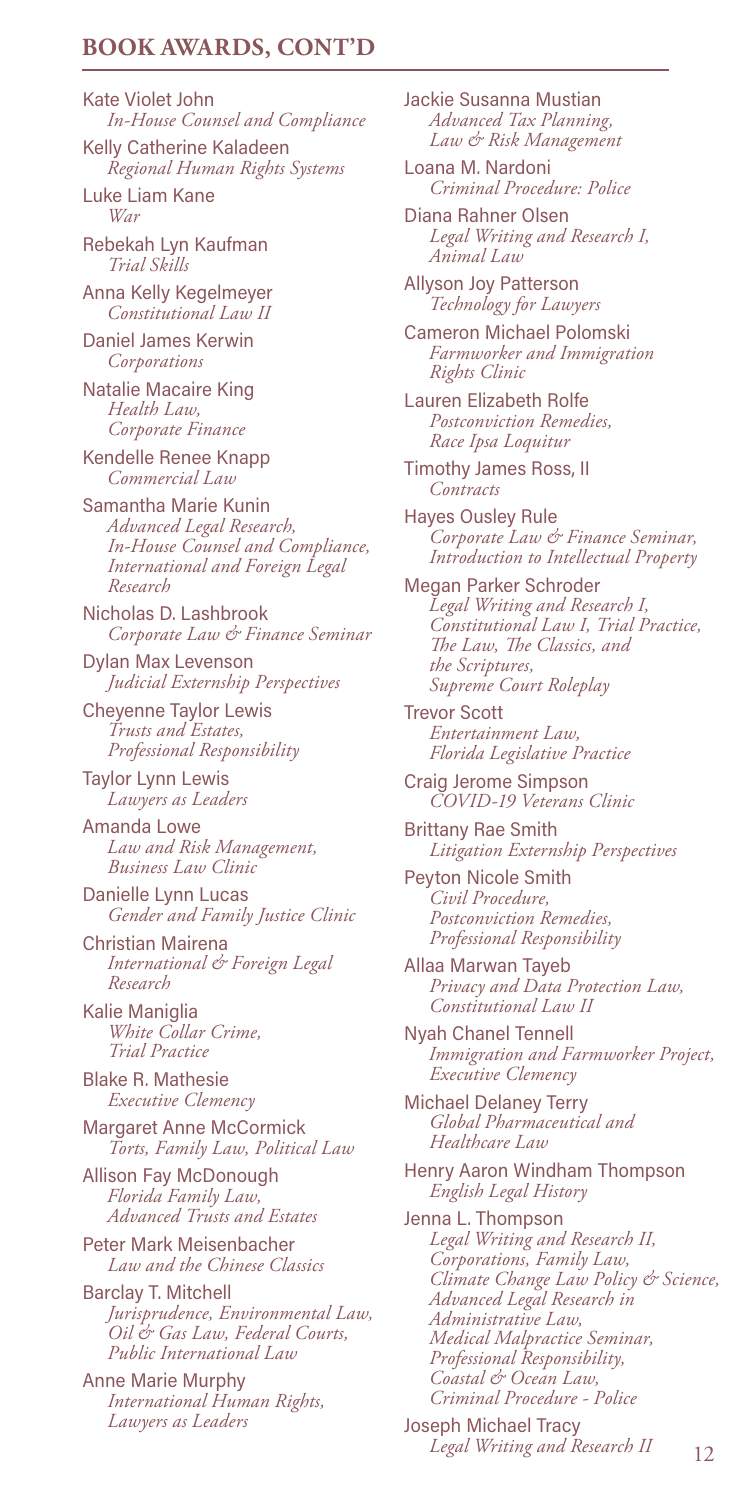# **BOOK AWARDS, CONT'D**

Reed Truslow  *Sales & Leases*

Jennifer Julia Vaquerano  *Universal Human Rights Systems*

Samuel Watford  *Advanced Legal Research*

Ashley Watson  *Medical Malpractice* Timothy Alan Willis  *Intellectual Property Law, Administrative Law, Professional Responsibility, Technology for Lawyers, Veterans Legal Clinic*

Jodiceson Woody  *Florida Constitutional Law* 

# **PUBLICATIONS**

#### Steven M. Hogan and Harrison G. Broer

 *Tax Penalties After VMOB: What to Know and How to Fight Back*, 96 FLA. B.J. 35 (Jan./Feb. 2022).

#### Katherine Hupp

 *Minimizing Indirect Point Source Pollution Under the CWA: A Case for a De Minimis Transformation Standard*, 37 J. LAND USE & ENV'T L. (forthcoming 2022).

 *One Step Forward, Two Steps Back: NOAA's Assertion of Jurisdiction over Aquaculture Faces Continuing Challenges*, 11:1 SEA GRANT L. & POL'Y J. 70 (2021).

#### Natalie Macaire King

 *Cross Plan Offsetting: Efficient or Unethical?*, 48 FLA. ST. U. L. REV. 921 (2021).

#### Dylan Levenson

 *Holocaust Denial Laws—What Standards Should Countries Follow in Drafting Them*, 32 J. TRANSNAT'L L. & POL'Y (forthcoming spring 2023).

#### Loana Nardoni

 *Removal of Safeguards for Defendants on Death-Row: Comparative Proportionality Review*, 49, FLA. ST. U. L. REV. (forthcoming 2022).

#### Allyson Patterson

 Note*, The Ongoing Issue of Cyber Insecurity: Why Cyber Insurance Should Be Mandatory for Consumer Companies*, 48 FLA. ST. U. L. REV. (2021).

## Richard B. Bush and Timothy J. Ross II

 *Insurer Subrogation: The Changing Landscape of Legal Malpractice*, 13 PROF'L LIAB. DEF. QUARTERLY 4 (2021).

#### Hayes Rule

 *Ensuring the Integrity of the Game: With the Acceptance of Sports Gambling, Professional Sports Leagues Must Clarify Player Punishments*, 20 FLA. ST. U. BUS. REV. 137 (2021).

#### Hayes Rule & Darren Heitner

 *New Name, Same Team: The Intellectual Property Realities of Changing a Professional Sports Team Name*, 1 FLA. ENT. & SPORTS L. REV. 1 (2022).

#### Erin Ryan, Holly Curry & Hayes Rule

 *Environmental Rights for the 21st Century: A Comprehensive Analysis of the Public Trust Doctrine and Rights of Nature Movement*, 42 CARDOZO L. REV. 2447 (2021).

## Allaa Tayeb

*Defective Detection*, J. L. & TECH. TEX. (forthcoming 2023).

 *Integrating Professionalism and Social Media in the Age of Lawyers That Grew Up With It,* FLORIDA BAR'S THE PROFESSIONAL.

#### Jodiceson Woody

 *The Application of Florida's Drug Trafficking Statute to Prescription Opioids: Is it Time for a New Approach?* 49 FLA. ST. U.L. REV. ONLINE (forthcoming 2021).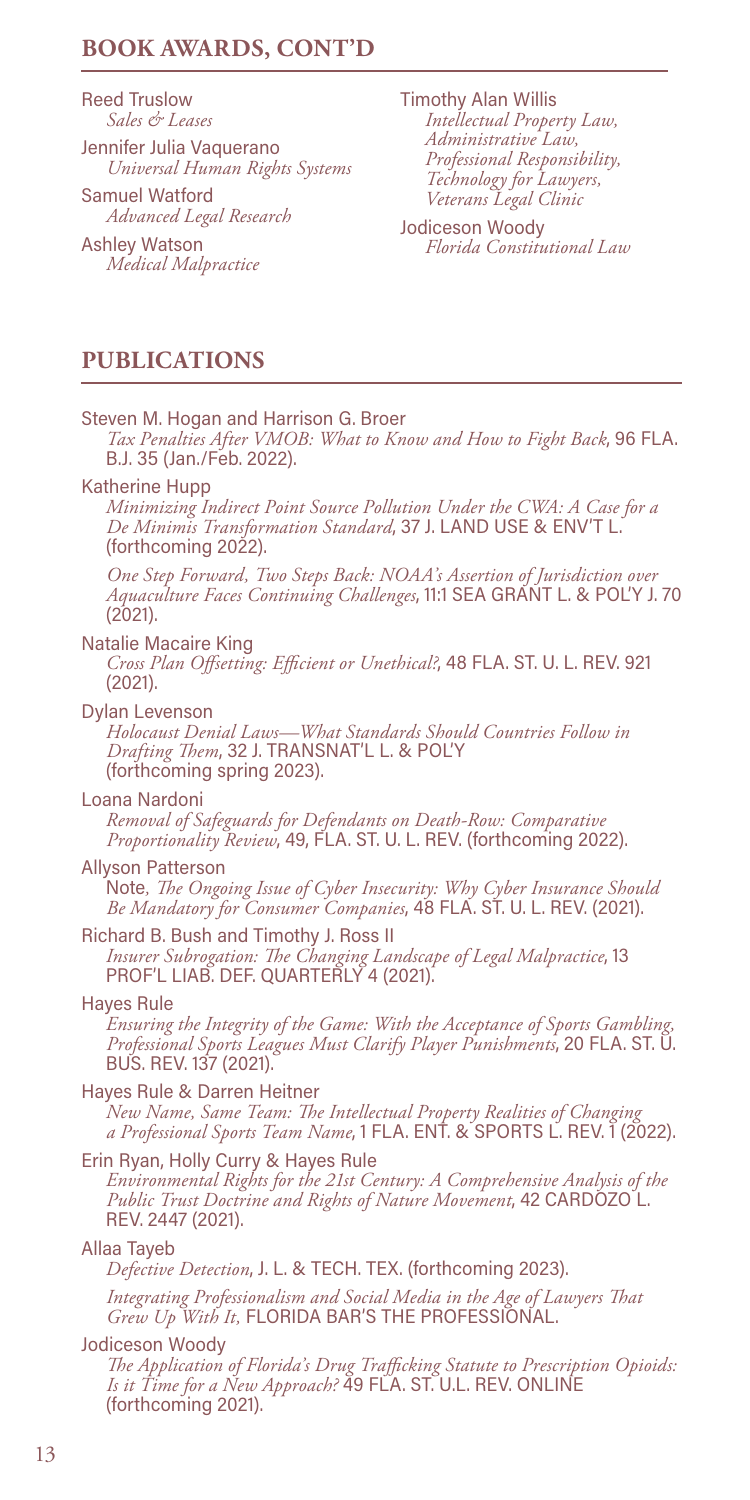## **FACULTY**

Frederick M. Abbott, *Edward Ball Eminent Scholar Professor of International Law* Paolo G. Annino, *Glass Professor of Public Interest Law* Robert E. Atkinson, Jr., *Greenspoon Marder Professor* Shawn J. Bayern, *Larry and Joyce Beltz Professor of Torts and Associate Dean for Academic Affairs* Nancy L. Benavides, *Associate Dean for Academic Programs and Student Advancement* Richard M. Benham, *Entrepreneur in Residence* Tamara G. Blenkhorn, *Legal Writing Professor* Christopher F. Busch, *Legal Writing Professor* Courtney Cahill, *Donald Hinkle Professor* Donna R. Christie, *Professor Emerita* Elizabeth Farrell Clifford, *Director of the Research Center and Professor* Joseph M. Dodge, *Professor Emeritus* Charles W. Erhardt, *Professor Emeritus* Avlana K. Eisenberg, *Gary & Sallyn Pajcic Professor* Elissa Philip Gentry, *Assistant Professor* Ashley Hamill, *Clinical Professor* Daynica Harley, *Clinical Professor* Debra Henley, *Associate Dean for Career Services and Professional Development* Shi-Ling Hsu, *D'Alemberte Professor* Steve R. Johnson, *Dunbar Family Professor* Jeffrey H. Kahn, *Harry M. Walborsky Professor and Associate Dean for Business Law Programs* Jay Kesten, *Associate Professor* Lawrence S. Krieger, *Clinical Professor and Co-Director of Clinical Externship Programs* David E. Landau, *Mason Ladd Professor and Associate Dean for International Programs* Tahirih V. Lee, *Associate Professor* Jake Linford, *Loula Fuller and Dan Myers Professor* Wayne A. Logan, *Steven M. Goldstein Professor* Tricia Ann Matthews, *Legal Writing Professor* Catherine Miller, *Associate Dean for Administration* Michael T. Morley, *Sheila M. McDevitt Professor* Erin O'Hara O'Connor, *Dean and McKenzie Professor* David F. Powell, *Professor Emeritus* Hillary Powell, *Legal Writing Professor* Adria E. Quintela, *Clinical Professor and Co-Director of Clinical Externship Programs* Erin Ryan, *Elizabeth C. & Clyde W. Atkinson Professor and Associate Dean for Environmental Programs* Philip Sandon, *Bar Support Instructor* Lauren Scholz, *McConnaughhay and Rissman Professor* Darby Kerrigan Scott, *Clinical Professor* Mark B. Seidenfeld, *Patricia A. Dore Professor of Administrative Law* Justin T. Sevier, *Charles W. Ehrhardt Professor of Litigation* Karusha Y. Sharpe, *Legal Writing Professor* Mark Spottswood, *David and Deborah Fonvielle Professor* Nat S. Stern, *John W. & Ashley E. Frost Professor* Sarah L. Swan, *Tallahassee Law Alumni Professor* Charlee Morgan Taylor, *Legal Writing Professor* Fernando Tesón, *Eminent Scholar Emeritus* Glenda Thornton, *Assistant Dean for Strategic Initiatives and Legal Writing Professor* John Thrasher, *President Emeritus* Manuel A. Utset, Jr., *William & Catherine VanDercreek Professor and Associate Dean for Juris Master Programs* Donald J. Weidner, *Dean Emeritus and Alumni Centennial Professor* Kelli Alces Williams, *Matthews & Hawkins Professor of Property and Associate Dean for Research* John F. Yetter, *Professor Emeritus* Mary Ziegler, *Stearns Weaver Miller Professor*